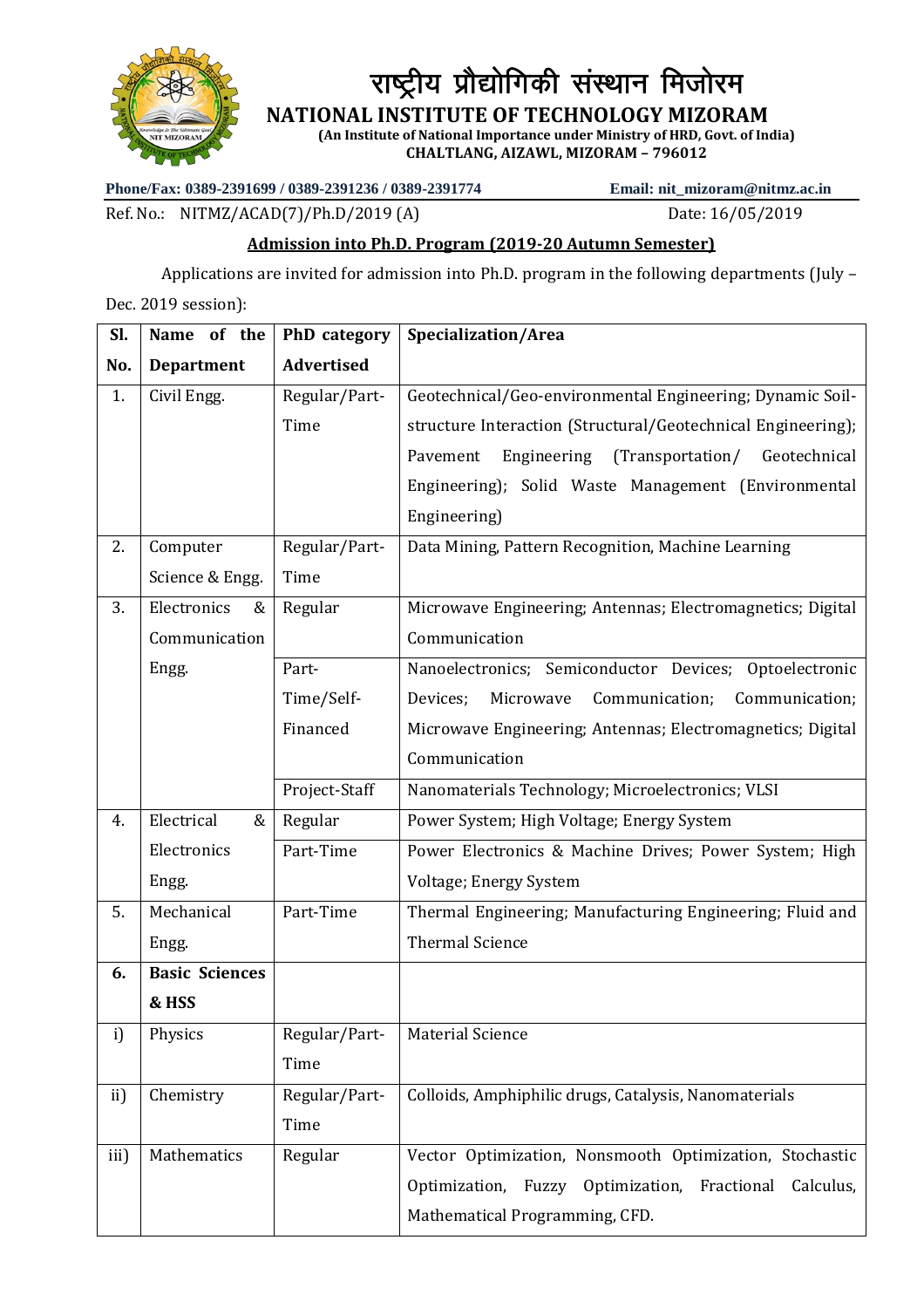|     |         | Part-Time | Vector Optimization, Nonsmooth Optimization, Stochastic       |
|-----|---------|-----------|---------------------------------------------------------------|
|     |         |           | Optimization, Fuzzy Optimization, Fractional Calculus,        |
|     |         |           | Mathematical Programming.                                     |
| iv) | English | Regular   | Post colonial literature, Indian Writing in English, Regional |
|     |         |           | (north-east, mizo), Comparitive Literature,<br>Literature     |
|     |         |           | Feminism, Ecocriticism, Ecofeminism, Popular Culture.         |

#### **Eligibility Criteria:**

#### *Ph.D. in Engineering:*

Masters Degree in the area of Engineering/Technology from a recognized University/ Institute with a minimum CGPA of 6.5 in 10 point scale or 60 % of marks in the qualifying examinations.

OR

Bachelor's degree in Engineering/Technology in a relevant area with a minimum CGPA of 7.5 or 70% of marks and with a valid GATE score.

*Ph.D. in Science (Physics/Chemistry/Mathematics):*

Masters Degree in the area of Physics/Chemistry/Mathematics from a recognized University/ Institute with a minimum CGPA of 6.5 in 10 point scale or 60 % of marks in the qualifying examinations and qualify the NET examination conducted by CSIR or with a valid GATE score.

#### *Ph.D. in HSS (English):*

Masters Degree in the area of English from a recognized University/ Institute with a minimum CGPA of 6.0 in 10 point scale or 55 % of marks in the qualifying examinations and qualify the NET examination conducted by UGC.

*\*For SC/ST candidates, there is a relaxation of 0.5 CGPA or 5% of marks. \*Conversion from CGPA to percentage or vice-versa shall not be allowed.*

#### **CATEGORIES OF Ph.D. STUDENTS**

The Institute admits Ph.D. students under the following categories:

### REGULAR

A student in this category works full-time for his/her Ph.D. degree. He/she receives assistantship from the Institute or fellowship from any recognized funding agency depending on GATE/NET (UGC/CSIR)/other qualification.

#### SELF-FINANCED

A student in this category works full-time or part-time towards the Ph.D. Programme. The Institute does not provide any assistantship/fellowship to such a student.

#### PROJECT-STAFF

This category refers to a student who is working on a sponsored project in the Institute and is admitted to the Ph.D. Programme to work on a full-time basis. The remaining duration of the project at the time of admission should be at least one year. If the project gets completed before the student completes his/her Ph.D. Programme, his/her category will be converted to that of Self-Financed category.

PART-TIME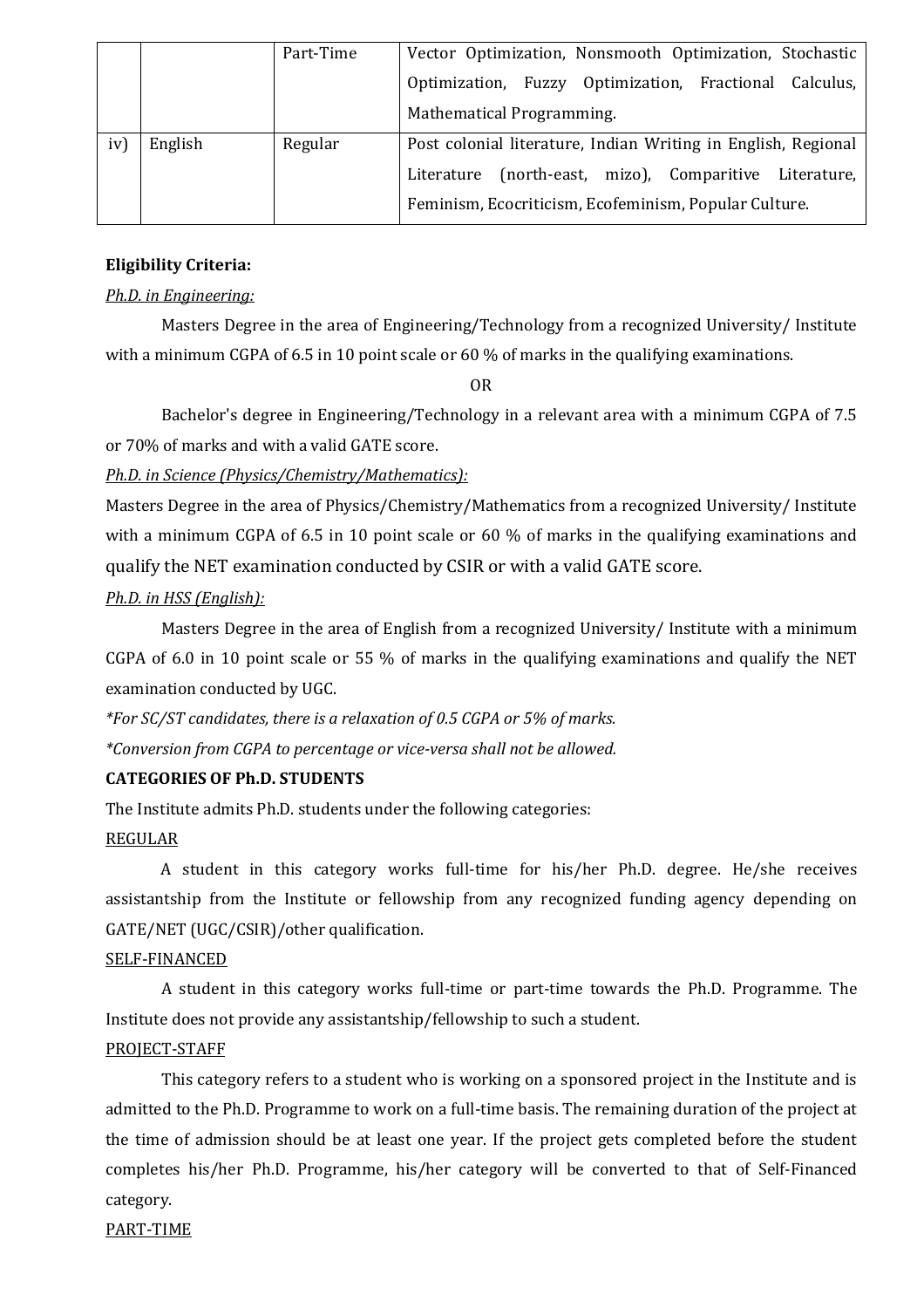A student in this category is a professionally employed person, who pursues the Ph.D. Programme while continuing the duties of his/her service in NIT Mizoram or elsewhere. The Institute does not provide any assistantship/fellowship to such a student.

# **How to Apply:**

- Application form can be downloaded from Institute website (www.nitmz.ac.in).
- Self-attested copies of necessary supporting documents and a demand draft (of Rs**. 200**/- for General/OBC **OR** Rs. **100**/- for SC/ST); drawn in favour of "Registrar, NIT Mizoram" payable at SBI, Bawngkawn Branch, Aizawl should be attached with filled in application form. Payment of application fees can also be made online in favour of "Registrar, NIT Mizoram". Transaction ID should be clearly mentioned in the Application Form.

# **SBI Account No.: 33755447886 IFSC: SBIN0007059**

- Women candidates are exempted from the payment of application fee.
- Candidates who were shortlisted against the Advt. No. NITMZ/ACAD(7)/Ph.D.(EVEN)/2018; dated 29th November 2018 are exempted from the payment of application fee.
- The required document is to be furnished along with the application by candidates applying under **Project Fellow and Part-time** categories.

**Form II:** No objection certificate from the Institute **(for Project Staff category). Form III:** No objection certificate from the employer **(for Part-Time Category).**

**Form V:** No objection certificate **(for NIT Mizoram Employee – Part-Time Category).**

- Candidates should prepare the above forms (Form II/III/V) only in the prescribed format (provided in the PhD Regulations of the Institute). No other format will be accepted.
- Candidates are advised to mention their contact No. & Email Ids in the application forms. Names of the short-listed candidates for attending test/interview shall be made available in the Institute's website or may be intimated by e-mail by the respective Head of the Department.
- Scanned copy of filled-in application form and the supporting documents complete in all respects should be mailed to the concerned HoDs/in-charges latest by **6th June 2019 up to 5:00 PM**. **Applications received after this will not be considered. Email-ids of the concerned HoDs/in-charges are provided below:**
	- 1. Department of Electrical & Electronics Engg.: pabitra.eee@nitmz.ac.in
	- 2. Department of Electronics and Communication Engg.: hod\_ece@nitmz.ac.in
	- 3. Department of Computer Science & Engg.: hod\_cse@nitmz.ac.in
	- 4. Department of Mechanical Engg.: bdebnitmz@gmail.com
	- 5. Department of Civil Engg.: hlalhmingsang@gmail.com
	- 6. Department of Basic Sciences & HSS
	- (i) Physics: aloks.nitmz@gmail.com
	- (ii) Chemistry: ajmalkoya@gmail.com
	- (iii) Mathematics: vinaysingh14aug@gmail.com
	- (iv) English: suruchi.kaparwan29@gmail.com